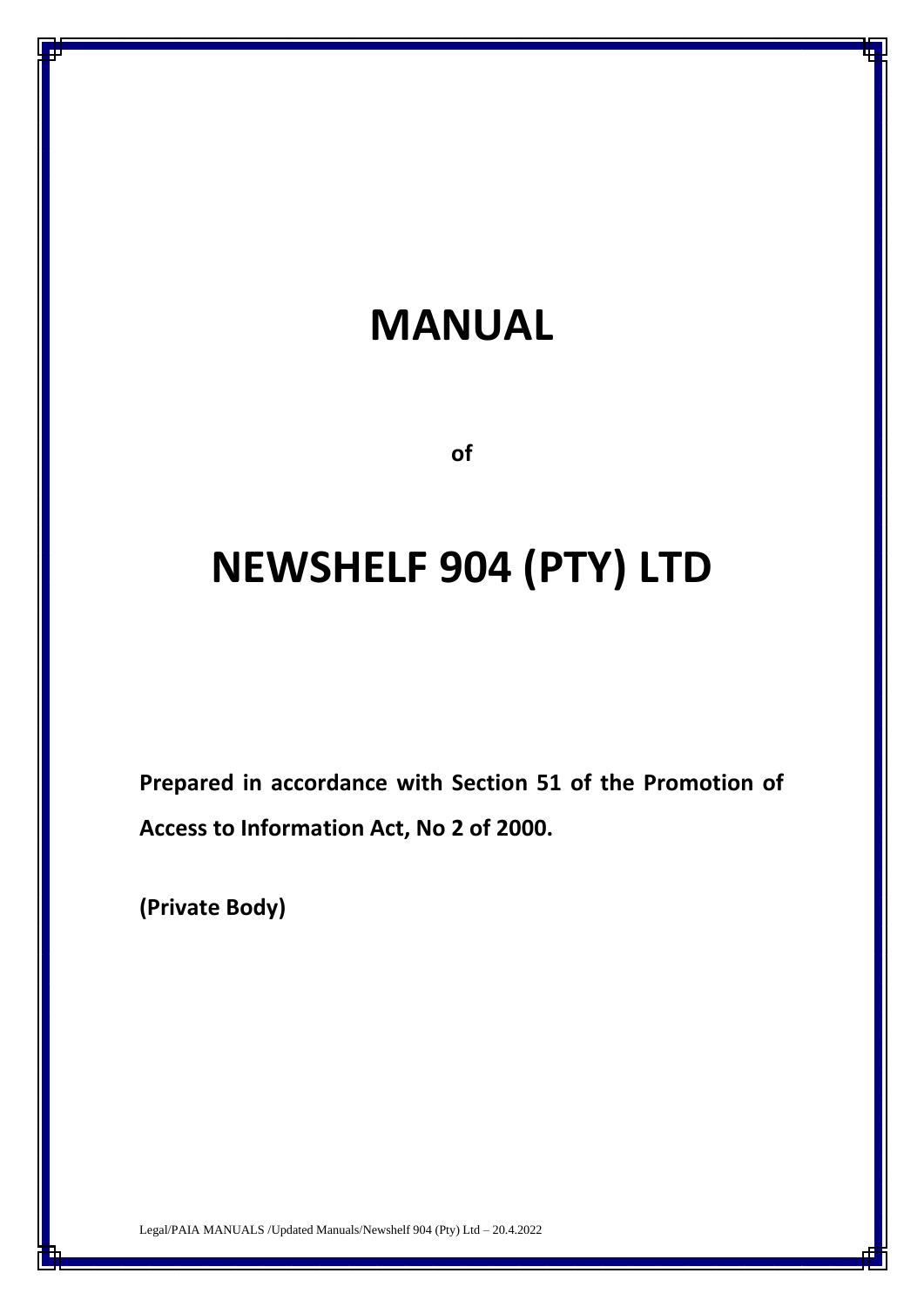## **1 INTRODUCTION**

1.1 The Promotion of Access to Information Act, No 2 of 2000 ("*the Act*") was enacted on 3 February 2000, giving effect to the constitutional right of access to any information held by the State and any information that is held by another person and that is required for the exercise or protection of any rights. Where a request is made in terms of the Act, the body to whom the request is made is obliged to release the information, **except where the Act expressly provides that the information may or must not be released**. The Act sets out the requisite procedural issues attached to such request.

## **1.2 PURPOSE OF THE MANUAL:**

In order to promote effective governance of private bodies, it is necessary to ensure that everyone is empowered and educated to understand their rights in terms of the Act in order for them to exercise their rights in relation to public and private bodies.

Section 9 of the Act however recognises that such right to access to information cannot be unlimited and should be subject to justifiable limitations, including, but not limited to:

- Limitations aimed at the reasonable protection of privacy;
- Commercial confidentiality; and
- Effective, efficient and good governance;

and in a manner which balances that right with any other rights, including such rights contained in the Bill of Rights in the Constitution.

Wherever reference is made to *"Private Body"* in this manual, it will refer to Newshelf 904 (Pty) Ltd a private body which operates as a general trading company.

Wherever reference is made to a "document" or "record", it shall include such documents or records that are stored on a computer or in any form of electronic format (precedent included).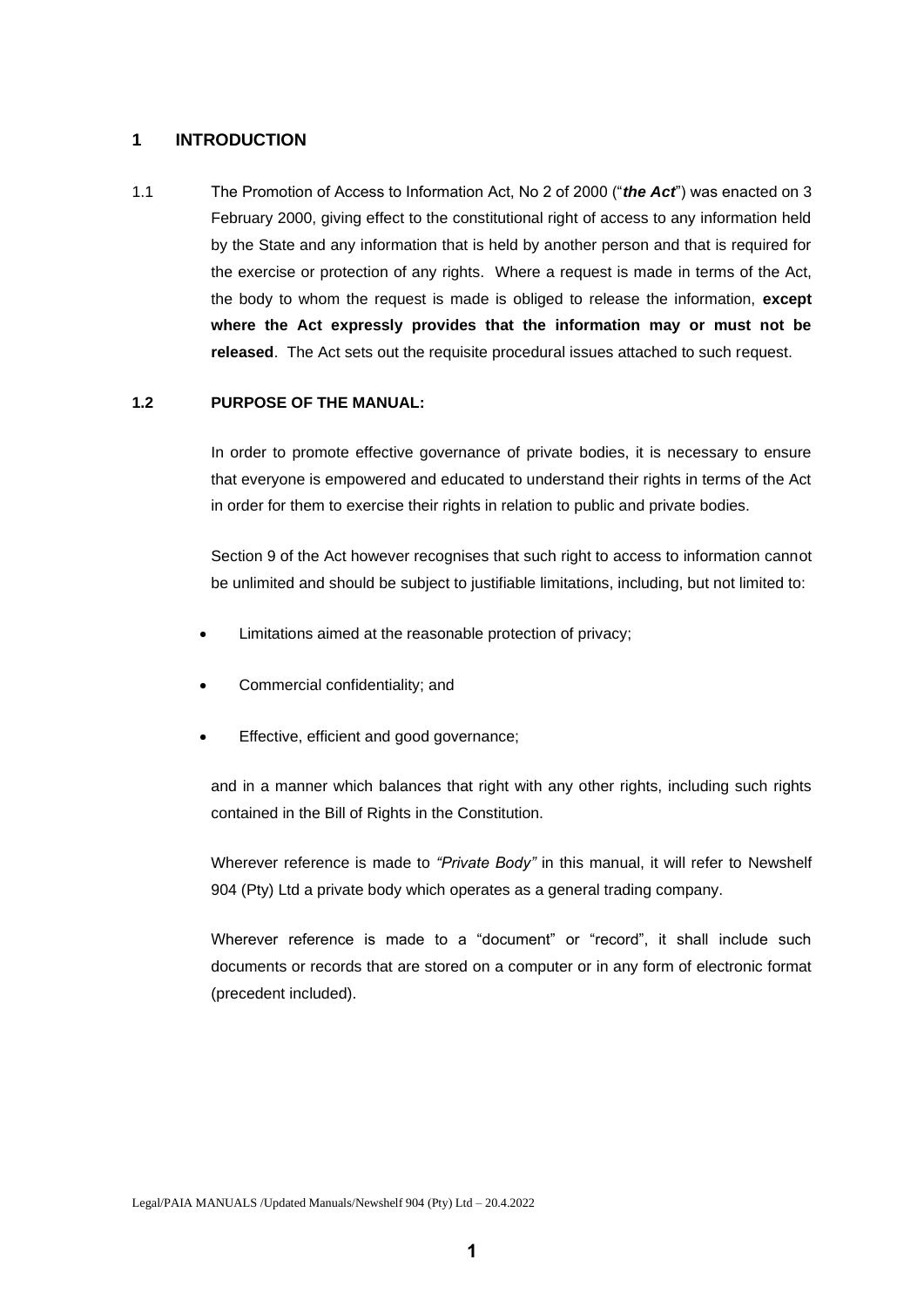# **PART I**

## **2 CONTACT DETAILS**

#### **2.1 Information Officer: Renee Dente**

Postal address: P O Box 50001, Waterfront, 8002

Physical address: V&A Waterfront Head Office, 19 Dock Road, V&A Waterfront, Cape Town

Tel: (021) 408 7500

Fax: (021) 408 7505

Email address: [rdente@waterfront.co.za](mailto:rdente@waterfront.co.za)

## **Chief Executive Officer: David Green**

Postal address: P O Box 50001, Waterfront, 8002

Physical address: V&A Waterfront Head Office, 19 Dock Road, V&A Waterfront, Cape Town

Tel: (021) 408 7500

Fax: (021) 408 7505

Email address: [dgreen@waterfront.co.za](mailto:dgreen@waterfront.co.za)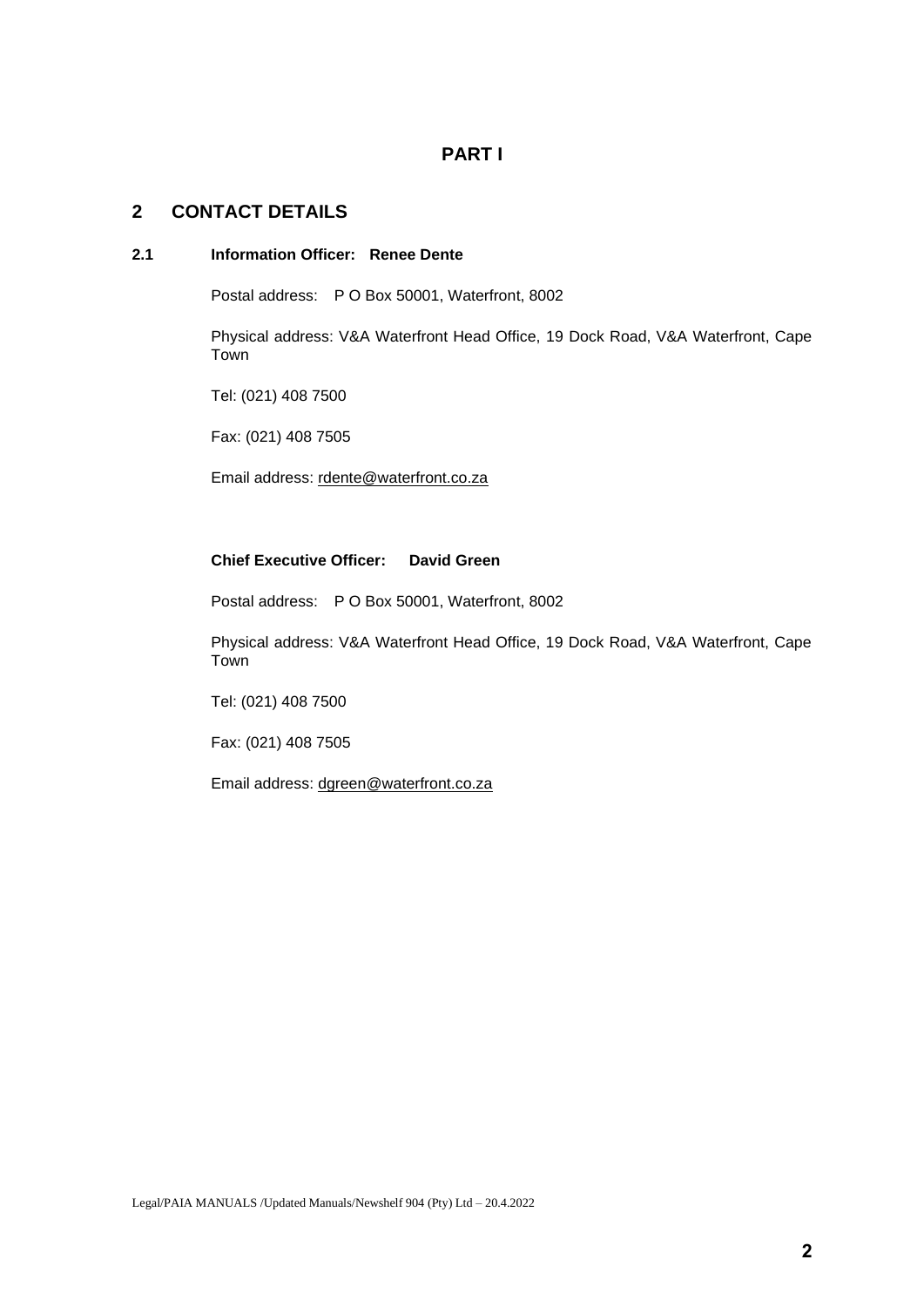# **PART II**

# **3 GUIDE ON HOW TO USE PAIA AND HOW TO OBTAIN ACCESS TO THE GUIDE**

| 3.1     | The Information Regulator has, in terms of section 10(1) of PAIA, as amended, updated<br>and made available a Guide on how to use PAIA ("Guide"), in an easily comprehensible<br>form and manner, as may reasonably be required by a person who wishes to exercise<br>any right contemplated in PAIA and POPIA. |                                                                                                                                            |  |  |  |  |  |  |
|---------|-----------------------------------------------------------------------------------------------------------------------------------------------------------------------------------------------------------------------------------------------------------------------------------------------------------------|--------------------------------------------------------------------------------------------------------------------------------------------|--|--|--|--|--|--|
| 3.2     |                                                                                                                                                                                                                                                                                                                 | The Guide is available in each of the official languages and in braille.                                                                   |  |  |  |  |  |  |
| 3.3     |                                                                                                                                                                                                                                                                                                                 | The aforesaid Guide contains the description of-                                                                                           |  |  |  |  |  |  |
|         | 3.3.1                                                                                                                                                                                                                                                                                                           | the objects of PAIA and POPIA;                                                                                                             |  |  |  |  |  |  |
|         | 3.3.2                                                                                                                                                                                                                                                                                                           | the postal and street address, phone and fax number and, if<br>available, electronic mail address of-                                      |  |  |  |  |  |  |
| 3.3.2.1 |                                                                                                                                                                                                                                                                                                                 | the Information Officer of every public body, and                                                                                          |  |  |  |  |  |  |
| 3.3.2.2 |                                                                                                                                                                                                                                                                                                                 | every Deputy Information Officer of every public and private body<br>designated in terms of section 17(1) of PAIA and section 56 of POPIA; |  |  |  |  |  |  |
|         | 3.3.3                                                                                                                                                                                                                                                                                                           | the manner and form of a request for-                                                                                                      |  |  |  |  |  |  |
| 3.3.3.1 |                                                                                                                                                                                                                                                                                                                 | access to a record of a public body contemplated in section 11 of PAIA; and                                                                |  |  |  |  |  |  |
| 3.3.3.2 |                                                                                                                                                                                                                                                                                                                 | access to a record of a private body contemplated in section 50 of PAIA;                                                                   |  |  |  |  |  |  |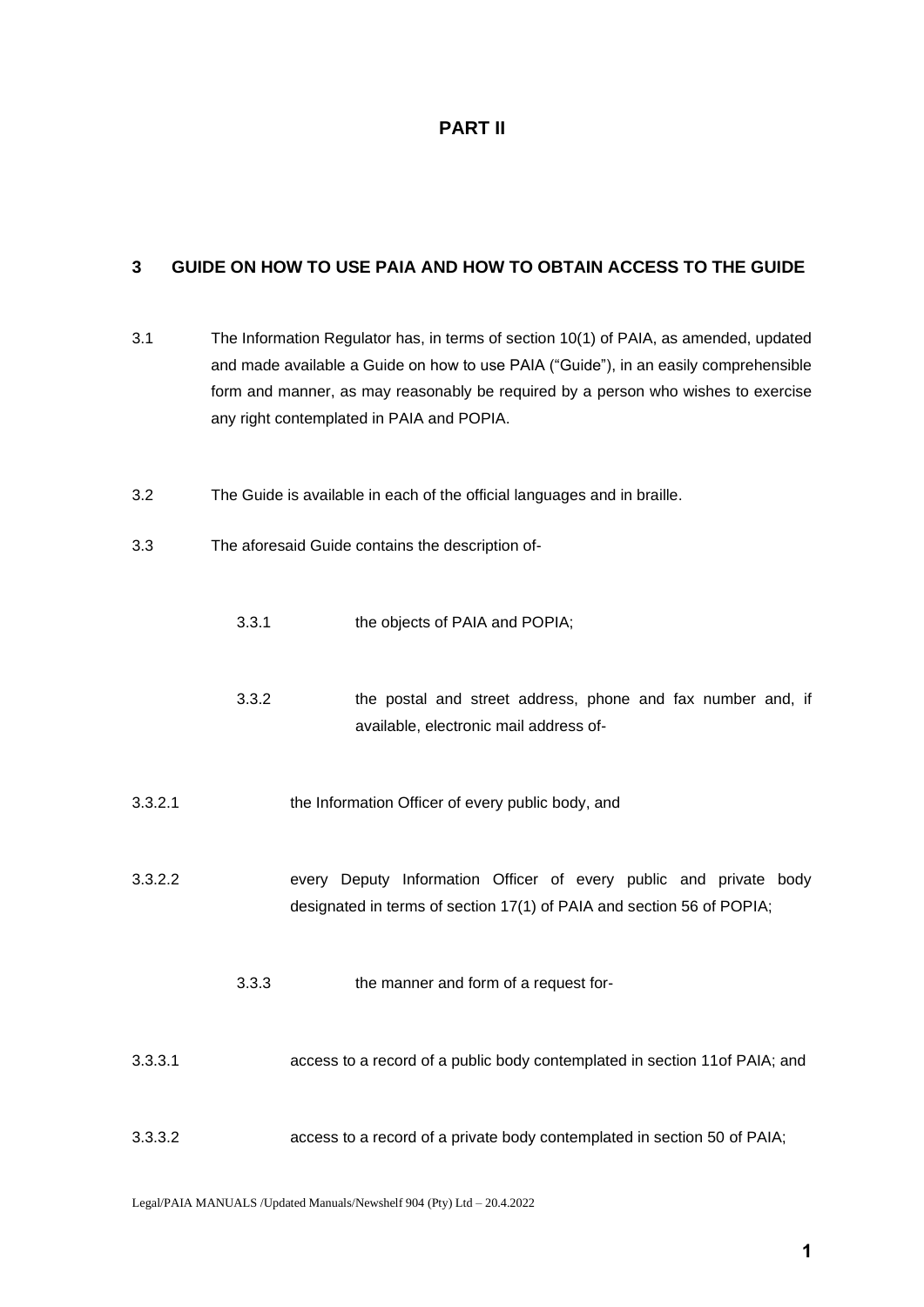|         | 3.3.4  | the assistance available from the IO of a public body in terms of<br>PAIA and POPIA;                                                                                                                        |
|---------|--------|-------------------------------------------------------------------------------------------------------------------------------------------------------------------------------------------------------------|
|         | 3.3.5  | the assistance available from the Regulator in terms of PAIA and<br>POPIA;                                                                                                                                  |
|         | 3.3.6  | all remedies in law available regarding an act or failure to act in<br>respect of a right or duty conferred or imposed by PAIA and<br>POPIA, including the manner of lodging-                               |
| 3.3.6.1 |        | an internal appeal;                                                                                                                                                                                         |
| 3.3.6.2 |        | a complaint to the Regulator; and                                                                                                                                                                           |
| 3.3.6.3 |        | an application with a court against a decision by the information officer of a<br>public body, a decision on internal appeal or a decision by the Regulator or<br>a decision of the head of a private body; |
|         | 3.3.7  | the provisions of sections 14 and 51 of PAIA requiring a public<br>body and private body, respectively, to compile a manual, and<br>how to obtain access to a manual;                                       |
|         | 3.3.8  | the provisions of sections 15 and 52 of PAIA providing for the<br>voluntary disclosure of categories of records by a public body and<br>private body, respectively;                                         |
|         | 3.3.9  | the notices issued in terms of sections 22 and 54 of PAIA<br>regarding fees to be paid in relation to requests for access; and                                                                              |
|         | 3.3.10 | the regulations made in terms of section 92 of PAIA.                                                                                                                                                        |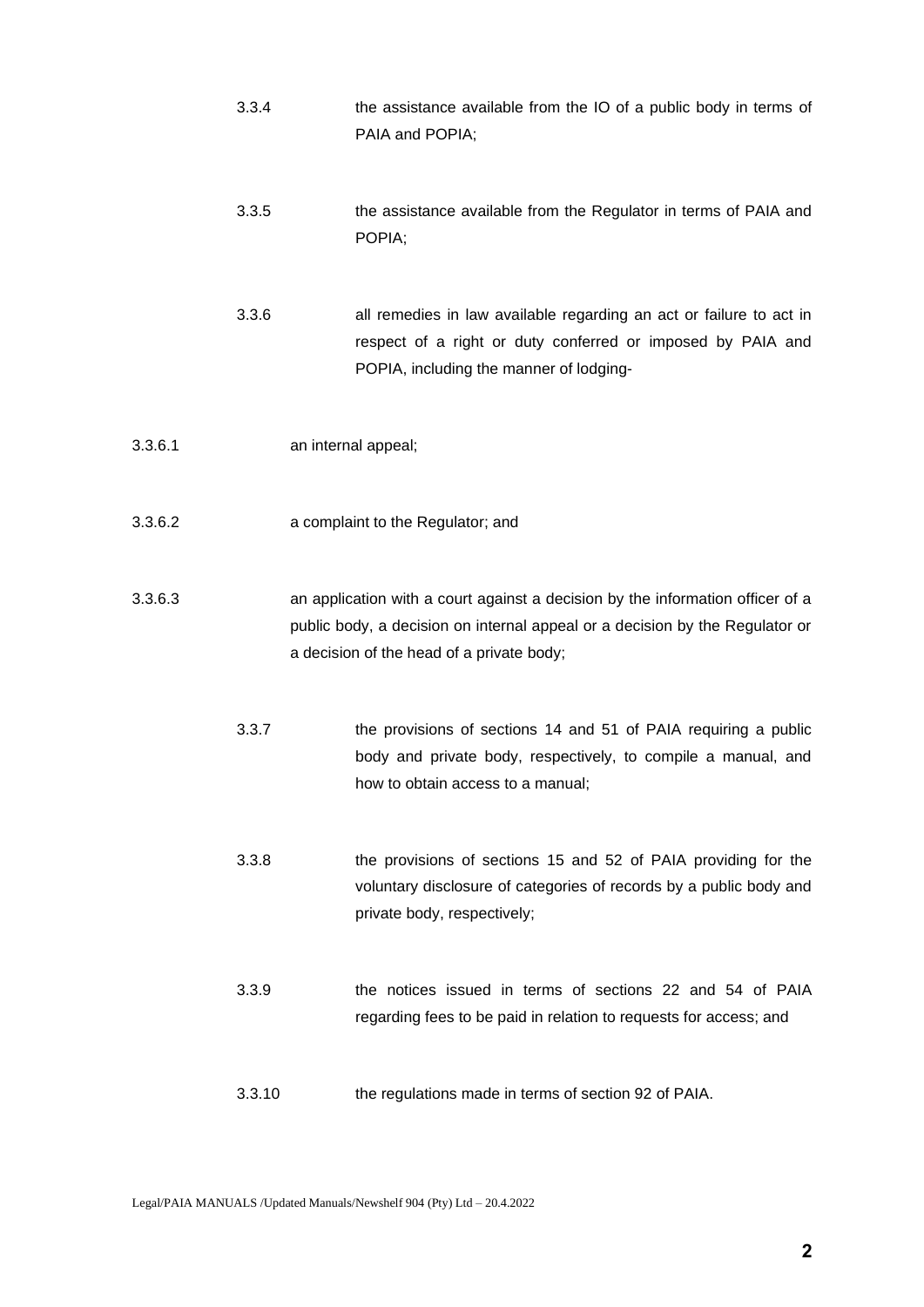- 3.4 Members of the public can inspect or make copies of the Guide from the offices of the public and private bodies, including the office of the Regulator, during normal working hours.
- 3.5 The Guide can also be obtained-
	- 3.5.1 upon request to the Information Officer;
	- 3.5.2 from the website of the Regulator [\(https://www.justice.gov.za/inforeg/\)](https://www.justice.gov.za/inforeg/).
- 3.6 A copy of the Guide is also available in the following three official languages, for public inspection during normal office hours-
	- 3.6.1 English;
	- 3.6.2 Afrikaans; and
	- 3.6.3 IsiZulu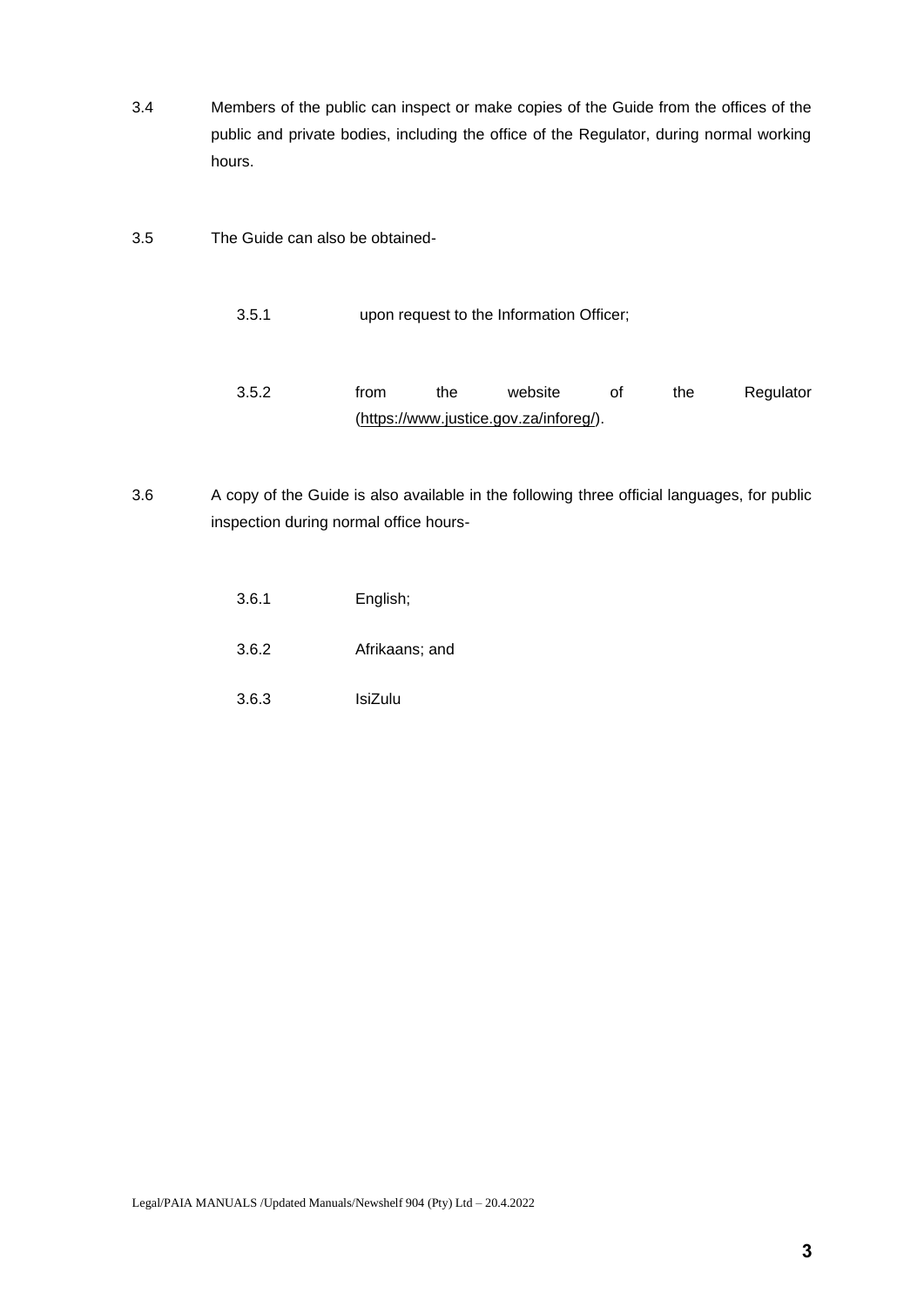## **PART III**

## **4 GROUNDS FOR REFUSAL OF ACCESS TO RECORDS**

The main grounds for the Private Body to refuse a request for information relates to the -

- 4.1 mandatory protection of the privacy of a third party who is a natural person, which would involve the unreasonable disclosure of personal information of that natural person;
- 4.2 mandatory protection of the commercial information of a third party, if the record contains –
	- 4.2.1 trade secrets or any other such intellectual property of that third party;
	- 4.2.2 financial, commercial, scientific or technical information which disclosure could likely cause harm to the financial or commercial interests of that third party;
	- 4.2.3 information disclosed in confidence by a third party to the Private Body, if the disclosure could put that third party at a disadvantage in present or future negotiations and/or commercial competition;
- 4.3 mandatory protection of confidential information of third parties if it is protected in terms of any agreement or legislation;
- 4.4 mandatory protection of the safety of individuals and the protection of property;
- 4.5 mandatory protection of records which would be regarded as privileged in legal proceedings;
- 4.6 the commercial activities of the Private Body, which may include
	- 4.6.1 trade secrets or any other such intellectual property of the Private Body;
	- 4.6.2 financial, commercial, scientific or technical information which disclosure of could likely cause harm to the financial or commercial interests of the Private Body;
	- 4.6.3 information which, if disclosed could put the Private Body at a disadvantage in present or future negotiations and/or commercial competition;
	- 4.6.4 a computer program which is owned by the Private Body, and which is protected by copyright.
- 4.7 the research information of the Private Body or a third party, if its disclosure would disclose the identity of the Private Body, the researcher or the subject matter of the research and would place the research at a disadvantage;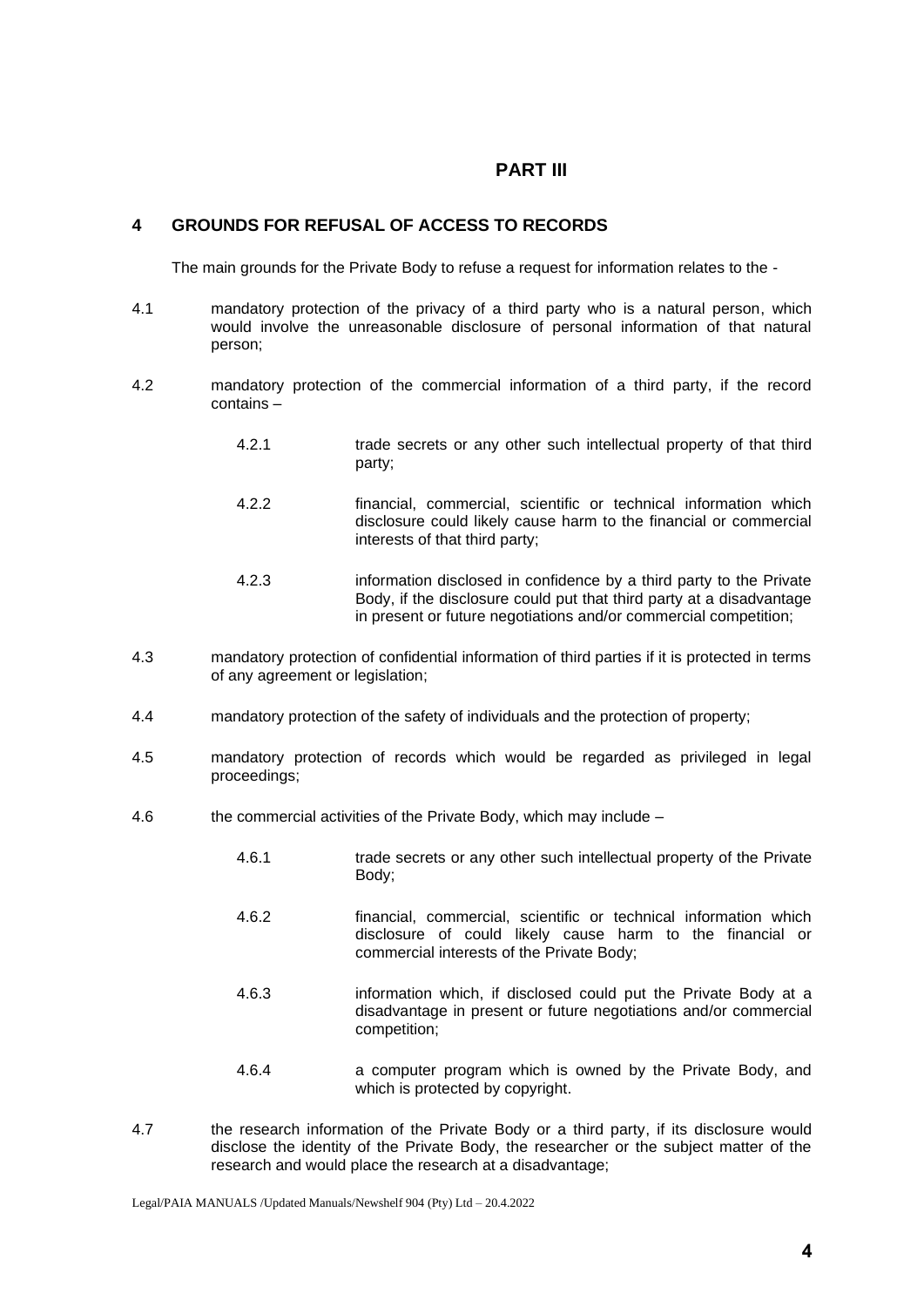4.8 Requests for information that are clearly frivolous or vexatious, or which involve an unreasonable diversion of resources shall be refused.

## **5 REMEDIES AVAILABLE WHEN A PRIVATE BODY REFUSES A REQUEST FOR INFORMATION**

## **5.1 INTERNAL REMEDIES**

The Private Body does not have an internal appeal procedure. As such, the decision made by the information officer is final, and requesters will have to exercise such external remedies at their disposal if the request for information is refused, and the requester is not satisfied with the answer supplied by the information officer.

## **5.2 EXTERNAL REMEDIES**

A requester that is dissatisfied with an information officer's refusal to disclose information may, within 180 days of notification of the decision, lodge a complaint with the Information regulator on the prescribed form which can be found at <https://www.justice.gov.za/inforeg/docs.html> or apply to the relevant Court for relief

A third party dissatisfied with an information officer's decision not to grant a request for information, may within 180 days of notification of the decision, lodge a complaint with the Information regulator on the prescribed form which can be found at https://www.justice.gov.za/inforeg/docs.html or apply to a Court for relief. For purposes of the Act, the Courts that have jurisdiction over these applications are the Constitutional Court, the High Court or any other court with similar status.

## **6 REQUEST PROCEDURE**

- 6.1 The requester must comply with all the procedural requirements contained in the Act relating to the request for access to a record.
- 6.2 The requester must complete the prescribed form enclosed herewith in **Appendix 1**, and submit same as well as payment of a request fee and a deposit, if applicable to the Information Officer at the postal or physical address, fax number or electronic mail address as stated in 2.1 above.
- 6.3 The prescribed form must be filled in with enough particularity to at least enable the Information Officer to identify –
	- 6.3.1 The record or records requested;
	- 6.3.2 The identity of the requester,
	- 6.3.3 Which form of access is required, if the request is granted;
	- 6.3.4 The postal address or fax number of the requester.
- 6.4 The requester must state that he/she requires the information in order to exercise or protect a right, and clearly state what the nature of the right is so to be exercised or protected. In addition, the requester must clearly specify why the record is necessary to exercise or protect such a right.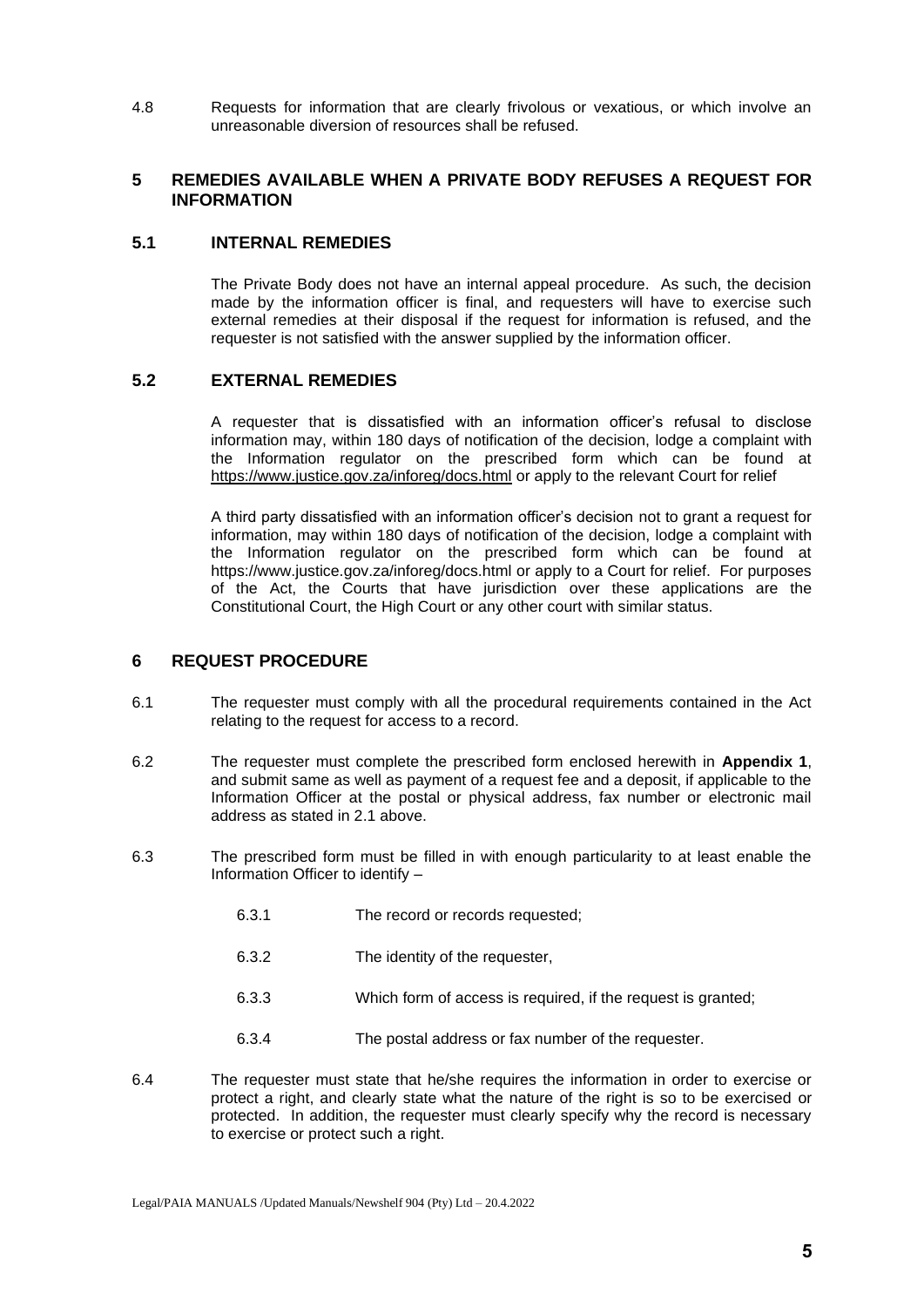- 6.5 The Private Body will process the request within 30 days, unless the requester has stated special reasons which would satisfy the Information officer that circumstances dictate that the above time periods not be complied with.
- 6.6 The requester shall be informed whether access granted or denied. If, in addition, the requester requires the reasons for the decision in any other manner, he/she must state the manner and the particulars so required.
- 6.7 If a request is made on behalf of another person, then the requester must submit proof of the capacity in which the requester is making the request to the reasonable satisfaction of the information officer.
- 6.8 If an individual is unable to complete the prescribed form because of illiteracy or disability, such a person may make the request orally.
- 6.9 The requester must pay the prescribed fee, before any further processing can take place.

## **7 ACCESS TO RECORDS HELD BY THE PRIVATE BODY**

- 7.1 Records held by the Private Body may be accessed by requests only once the prerequisite requirements for access have been met.
- 7.2 A requester is any person making a request for access to a record of the Private Body. There are two types of requesters:

## **7.2.1 PERSONAL REQUESTER**

- 7.2.1.1 A personal requester is a requester who is seeking access to a record containing personal information about the requester.
- 7.2.1.2 The Private Body will voluntarily provide the requested information or give access to any record with regard to the requester's personal information. The prescribed fee for reproduction of the information requested will be charged.

## **7.2.2 OTHER REQUESTER**

7.2.2.1 This requester (other than a personal requester) is entitled to request access to information on third parties. However, the Private Body is not obliged to voluntarily grant access. The requester must fulfil the prerequisite requirements for access in terms of the Act, including the payment of a request and access fee (if applicable).

## **8 FEES**

- 8.1 The Act provides for two types of fees, namely:
	- 8.1.1 A request fee, which will be a standard fee; and
	- 8.1.2 An access fee, which must be calculated by taking into account reproduction costs, search and preparation time and cost, as well as postal costs.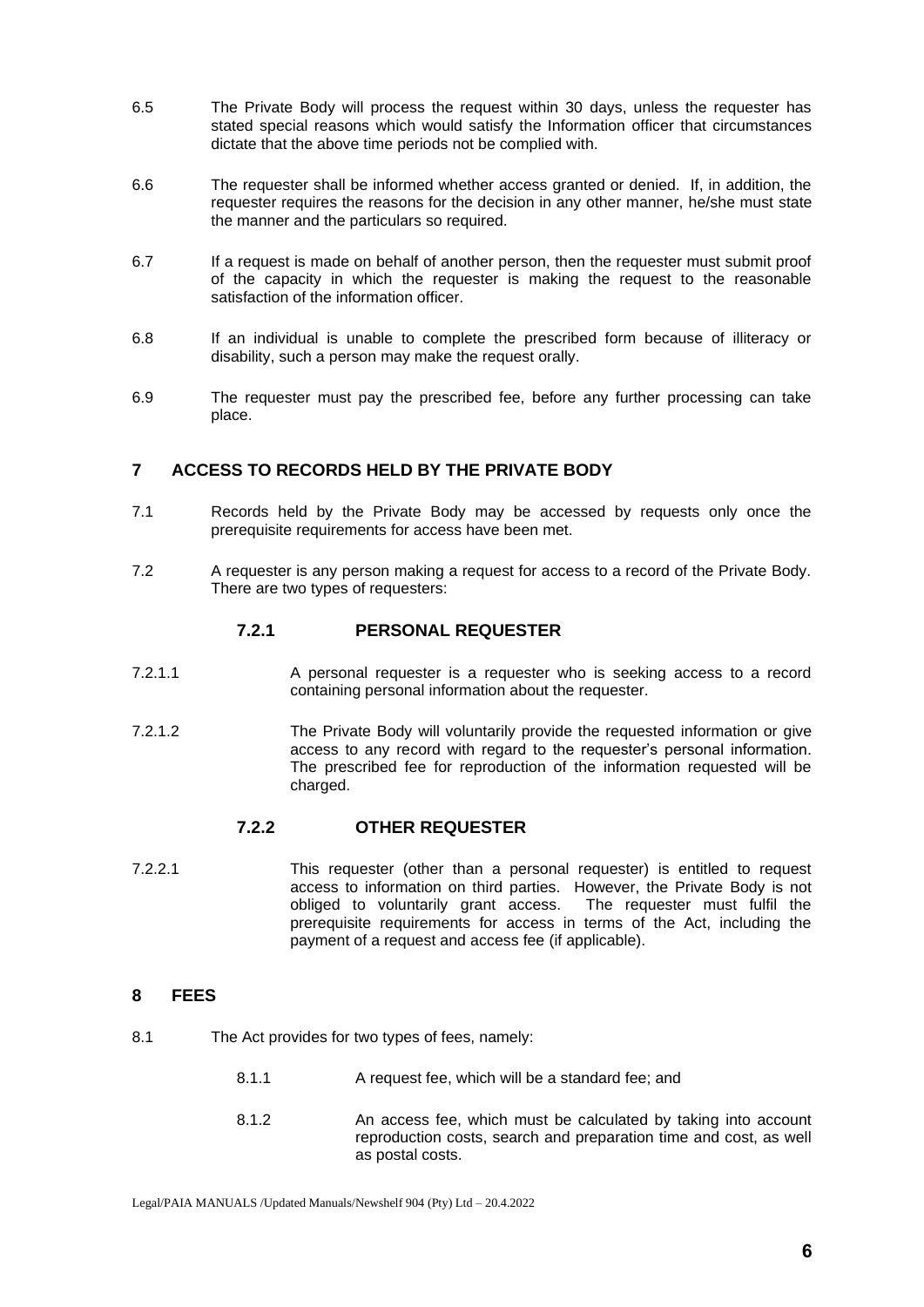- 8.2 When the request is received by the Information Officer, such officer shall by notice require the requester, other than a personal requester, to pay the prescribed request fee (if any), before any further processing of the request.
- 8.3 If the search for the record has been made and the preparation of the record for disclosure, including arrangement to make it available in the requested form, requires more than the hours prescribed in the regulations for this purpose, the information officer shall notify the requester to pay as a deposit the prescribed portion of the Access fee which would be payable if the request is granted.
- 8.4 The information officer shall withhold a record until the requester has paid the fees as indicated in **Appendix 2.**
- 8.5 A requester whose request for access to a record has been granted, must pay an access fee for reproduction and for search and preparation, and for any time reasonably required in excess of the prescribed hours to search for and prepare the record for disclosure including making arrangements to make it available in the request form.
- 8.6 If a deposit has been paid in respect of a request for access, which is refused, then the information officer concerned must repay the deposit to the requester.

## **9 DECISION**

- 9.1 The Private Body will, within 30 days of receipt of the request, decide whether to grant or decline the request and give notice with reasons (if required) to that effect.
- 9.2 The 30 day period with which the Private Body has to decide whether to grant or refuse the request, may be extended for a further period of not more than thirty days if the request is for a large amount of information, or the request requires a search for information held at another office of the Private Body and the information cannot reasonably be obtained within the original 30 day period. The Private Body will notify the requester in writing should an extension be sought.

## **10 PROCESSING OF PERSONAL INFORMATION**

10.1 Purpose of Processing Personal Information

The V&A processes information for the following purposes:

- 10.1.1 to verify identity;
- 10.1.2 to perform credit and criminal checks;
- 10.1.3 to assess whether it will enter into an offer to lease and/or lease agreement with a potential tenant or an event, supply or service agreement as the case may be (where applicable);
- 10.1.4 to contact tenants/service providers regarding matters related to tenancy or the supply of goods or services;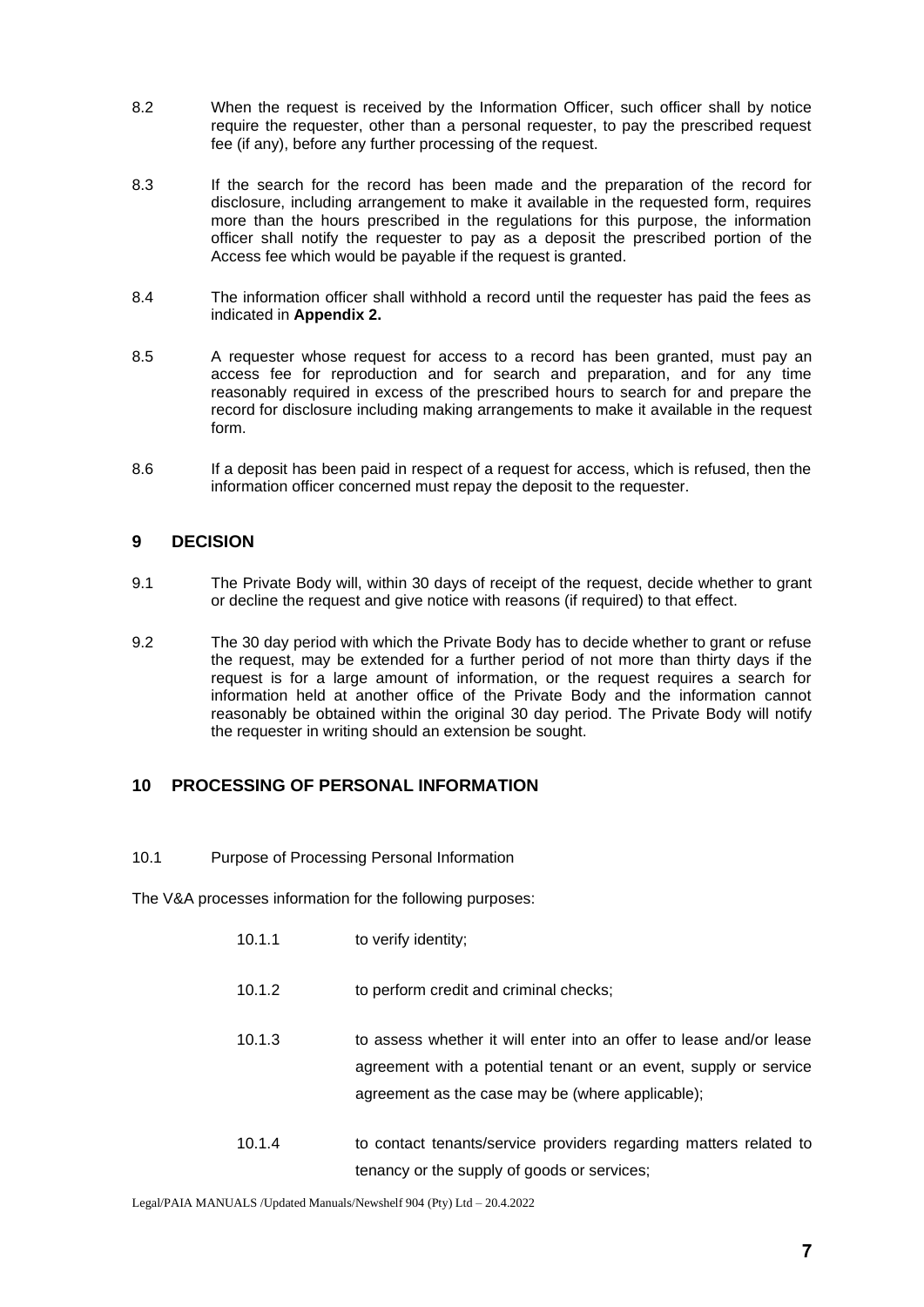- 10.1.5 to maintain a technical and account history of dealings with the V&A;
- 10.2 to comply with –

| 10.2.1 | any obligations imposed by law;                                                                     |  |  |  |  |  |  |  |  |
|--------|-----------------------------------------------------------------------------------------------------|--|--|--|--|--|--|--|--|
| 10.2.2 | orders, directions or requests from any court, authority or<br>government body; or                  |  |  |  |  |  |  |  |  |
| 10.2.3 | any of its obligations in terms of an offer to lease and/or lease<br>agreement, as the case may be; |  |  |  |  |  |  |  |  |
| 10.2.4 | to enforce legislation concerning the collection of revenue;                                        |  |  |  |  |  |  |  |  |
| 10.2.5 | for reporting purposes;                                                                             |  |  |  |  |  |  |  |  |
| 10.2.6 | for the conduct of proceedings in any court or tribunal;                                            |  |  |  |  |  |  |  |  |
| 10.2.7 | to pursue any other legitimate interest of the V&A.                                                 |  |  |  |  |  |  |  |  |

# **10.3 Description of the categories of Data Subjects and of the information or categories of information relating thereto**

| <b>Categories of Data</b><br><b>Subjects</b> | Personal Information that may be processed                                                                                                                                                                          |
|----------------------------------------------|---------------------------------------------------------------------------------------------------------------------------------------------------------------------------------------------------------------------|
| Tenants/Clients                              | <b>Natural persons:</b> ID number, information required for<br>FICA compliance, contact details, physical and postal<br>address, nationality, gender                                                                |
|                                              | <b>Legal persons:</b> Entity name, registration number,<br>VAT number, contact details for representative<br>persons, FICA documentation, authorised<br>signatories, founding documents, TAX related<br>information |
|                                              | Foreign Persons: Names, contact details, passport<br>details, physical and postal address,                                                                                                                          |
| <b>Service Providers</b>                     | Entity name, registration number, income tax number,                                                                                                                                                                |
|                                              | tax information, contact details, FICA documentation,                                                                                                                                                               |
|                                              | B-BBEE certificates, invoices, TAX related information                                                                                                                                                              |
| Employees                                    | ID<br>number, contact details, physical and<br>postal                                                                                                                                                               |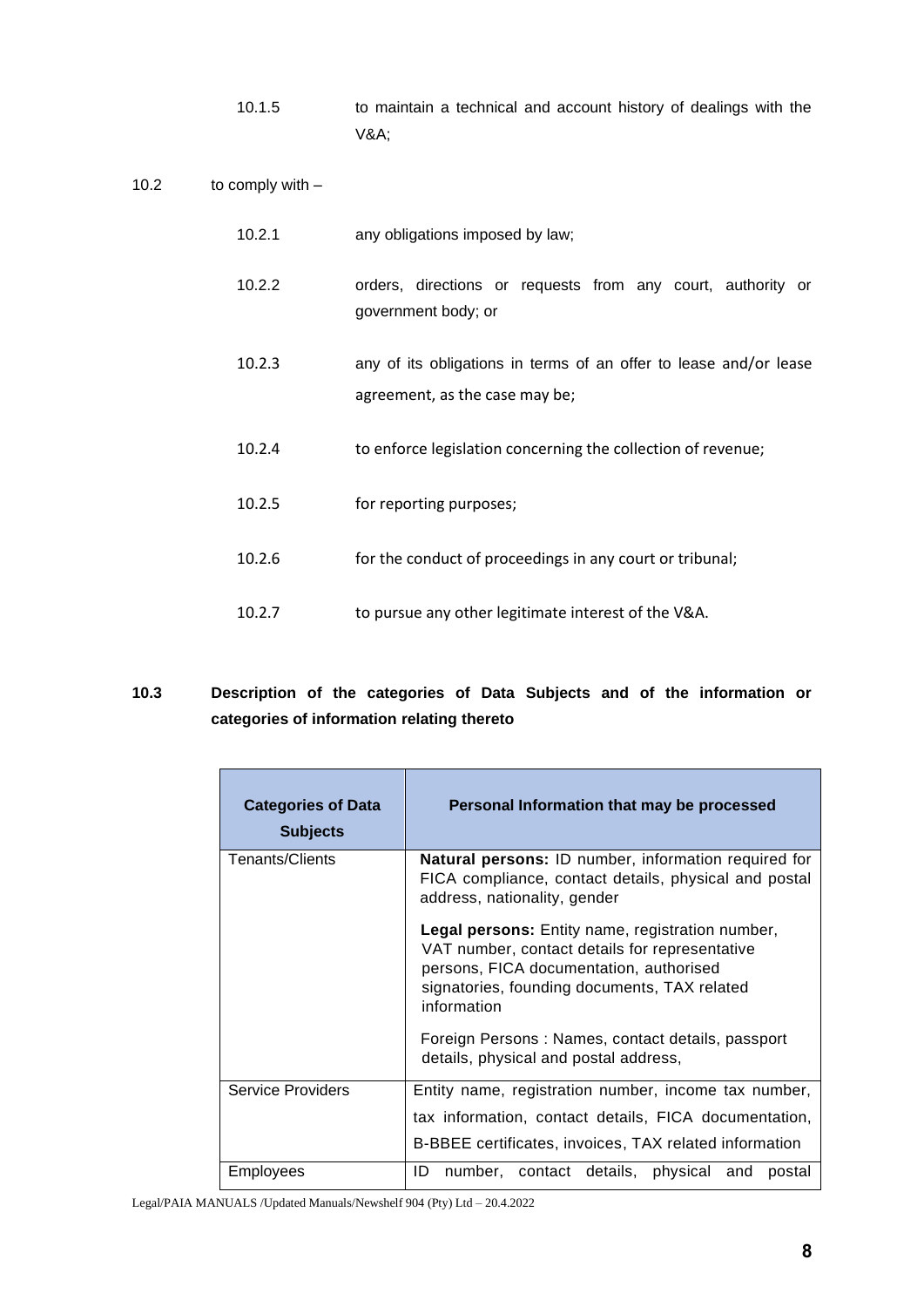| <b>Categories of Data</b><br><b>Subjects</b> | Personal Information that may be processed               |
|----------------------------------------------|----------------------------------------------------------|
|                                              | address, date of birth, age, marital status, race,       |
|                                              | employment history, criminal/background checks,          |
|                                              | fingerprints, CVs, education history, banking details,   |
|                                              | income tax reference number, remuneration and            |
|                                              | benefit information (including medical aid, pension/     |
|                                              | provident fund information), details related to employee |
|                                              | performance, disciplinary procedures, employee           |
|                                              | disability information, employee provident fund          |
|                                              | information, employee contracts, employee                |
|                                              | performance records, payroll records, electronic access  |
|                                              | records, physical access records, health and safety      |
|                                              | records, training records, employment history, time and  |
|                                              | attendance records                                       |

| <b>Directors</b> |  |  |                                   | and   Name, surname, ID numbers, other information as |  |
|------------------|--|--|-----------------------------------|-------------------------------------------------------|--|
| shareholders     |  |  | I required for reporting purposes |                                                       |  |
|                  |  |  |                                   |                                                       |  |

| Website visitors |                  | Name, email address, credit card details (where    |  |  |
|------------------|------------------|----------------------------------------------------|--|--|
|                  |                  | applicable) and telephone number                   |  |  |
| <b>Visitors</b>  |                  | Physical access records, electronic access records |  |  |
|                  | and CCTV records |                                                    |  |  |

# **10.4 General description of Information Security Measures to be implemented by the responsible party to ensure the confidentiality, integrity and availability of the information**

- 10.4.1 The V&A and all employees must ensure that the records housing the Personal Information will be kept secure and that appropriate measures and safeguards are in place to prevent any unauthorised access, disclosure and/or loss of such Personal Information.
- 10.4.2 The V&A shall ensure that -
- 10.4.2.1 password changes are in line with industry good practice are enforced and guidance shall be given to its Employees on password strength;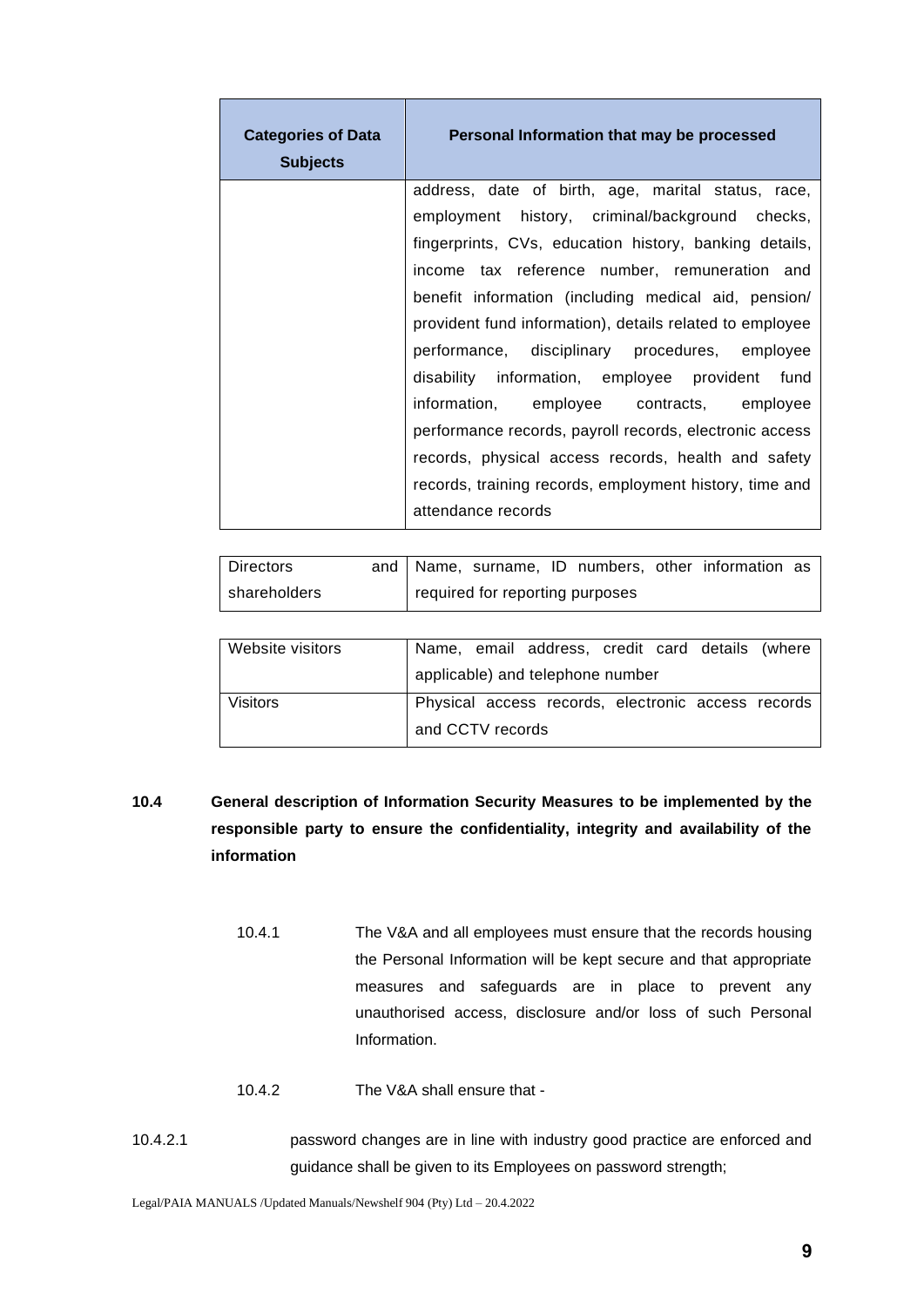- 10.4.2.2 all mobile computers (i.e laptops) are password protected. All other mobile devices (eg. tablets, ipads and cellphones) making use of the V&A Network Services must be password protected and registered with the V&A's IT department.
- 10.4.2.3 all systems have inbuilt access virus and malware scanning and that systems are checked daily for updates to antivirus signatures;
- 10.4.2.4 all virus infections shall be logged to a central management server and that a virus response process shall be in place to ensure that infections are dealt with appropriately;
- 10.4.2.5 the use of a multi-layered firewall design shall be in place to protect its internal network systems;
- 10.4.2.6 it takes regular back-ups of Personal Information on its network systems and keep such back-ups in a secure facility;
- 10.4.2.7 access to its servers via privileged administration accounts shall be strictly limited and audited and that access to servers shall be based on the minimum access rights required;
- 10.4.2.8 its servers shall be secured within data centres by implementing adequate physical security measures and ensuring availability;
- 10.4.2.9 it employs secure screen savers;
- 10.4.2.10 its equipment on which Personal Information is contained is –
- 10.4.2.10.1 protected to reduce the risks from environmental threats and hazards, power interruptions and any other disruption that is reasonably foreseeable; and
- 10.4.2.10.2 shall be correctly maintained to ensure its continued availability and integrity;
- 10.4.2.11 electronic storage media (eg. external hard drive, flash drive, CD, DVD) which no longer needs to be retained is handed to the V&A IT department so that it can be disposed of through a secure destruction process whereby the information stored on the media can no longer be retrievable.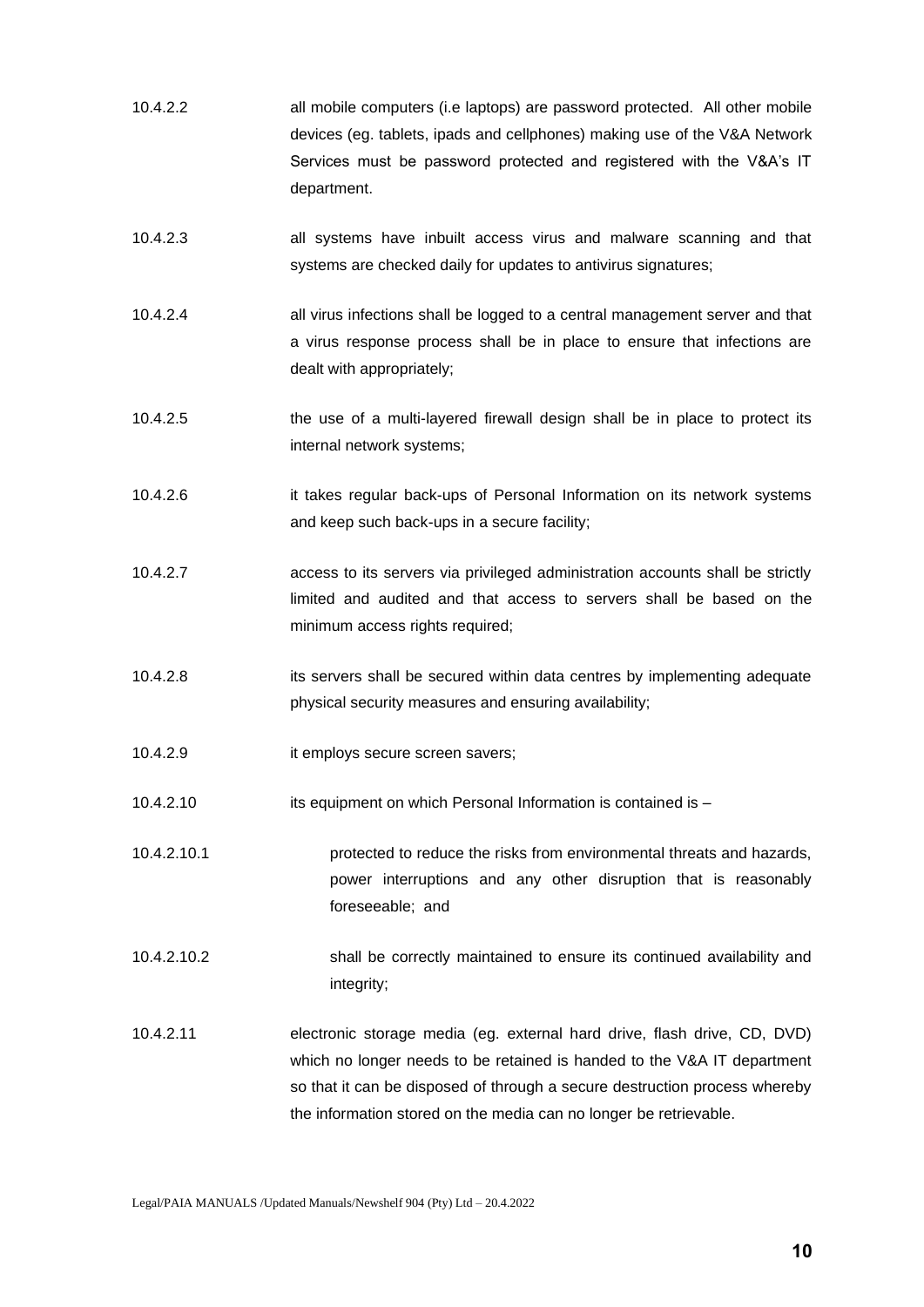# **11 AVAILABILITY OF THE MANUAL**

11.1 A copy of the Manual is available-

- 11.1.1 on [\(www.waterfront.co.za](http://www.waterfront.co.za/));
- 11.1.2 at the head office of the V&A Waterfront for public inspection during normal business hours;
- 11.1.3 to any person upon request and upon the payment of a reasonable prescribed fee; and
- 11.1.4 to the Information Regulator upon request.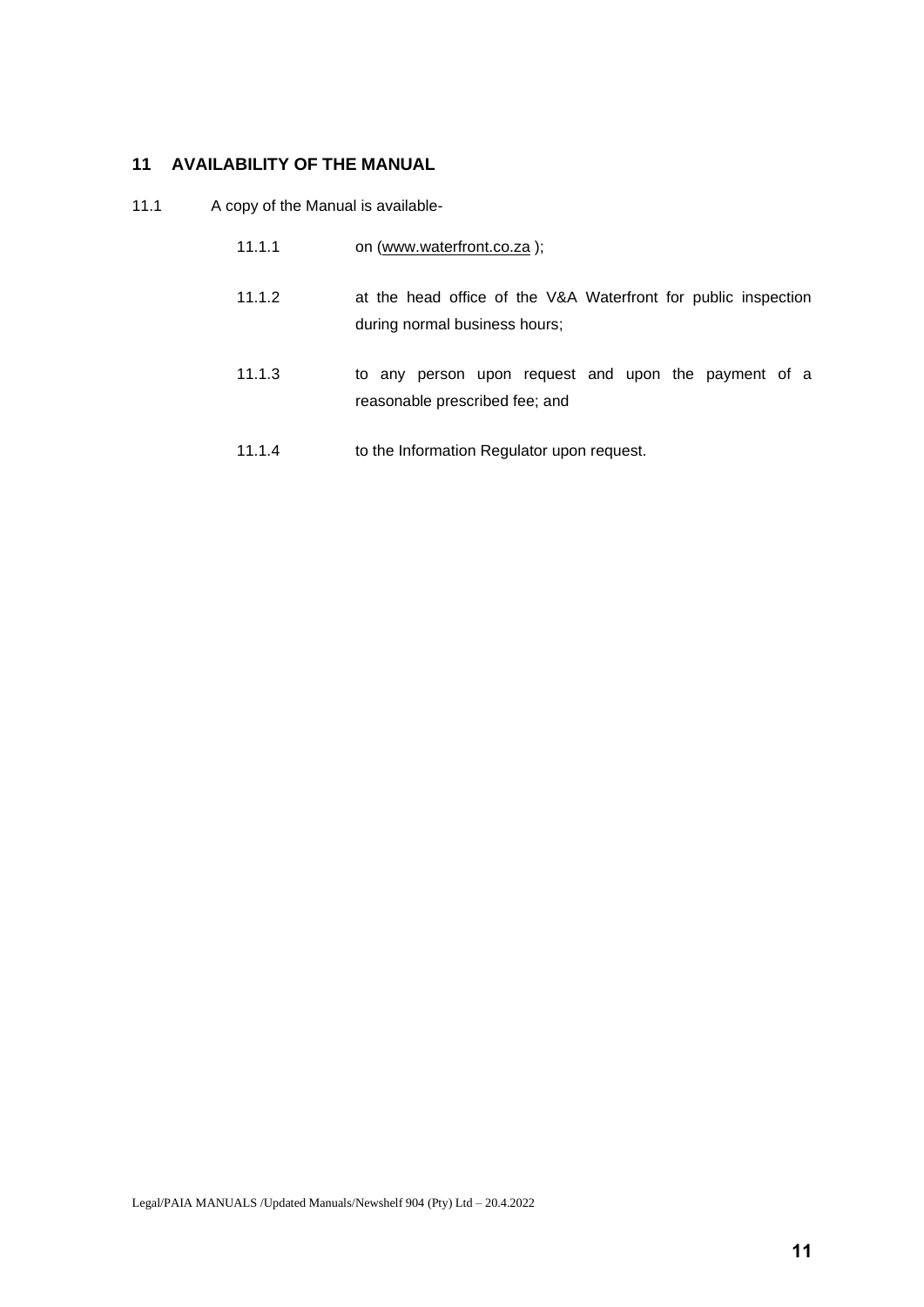## **PRESCRIBED FORM TO BE COMPLETED BY A REQUESTER**

# **FORM C**

## **REQUEST FOR ACCESS TO RECORDS OF PRIVATE BODY**

(Section 53(1) of the Promotion of Access to Information Act, No 2 of 2000)

## **(Regulation 10)**

#### **A. Particulars of Private Body**

The Head:

#### **B. Particulars of Person requesting access to the record**

(a) *The particulars of the person who requests access to the records must be given below.*

- (b) *The address and/or fax number in the Republic to which information is to be sent must be given.*
- (c) *Proof of the capacity in which the request is made, if applicable, must be attached.*

| Full Name and                                                             |  |  |  |  |  |
|---------------------------------------------------------------------------|--|--|--|--|--|
|                                                                           |  |  |  |  |  |
| Identity                                                                  |  |  |  |  |  |
|                                                                           |  |  |  |  |  |
| Postal                                                                    |  |  |  |  |  |
|                                                                           |  |  |  |  |  |
|                                                                           |  |  |  |  |  |
| E-mail                                                                    |  |  |  |  |  |
|                                                                           |  |  |  |  |  |
| Capacity in which request is made, when made on behalf of another person: |  |  |  |  |  |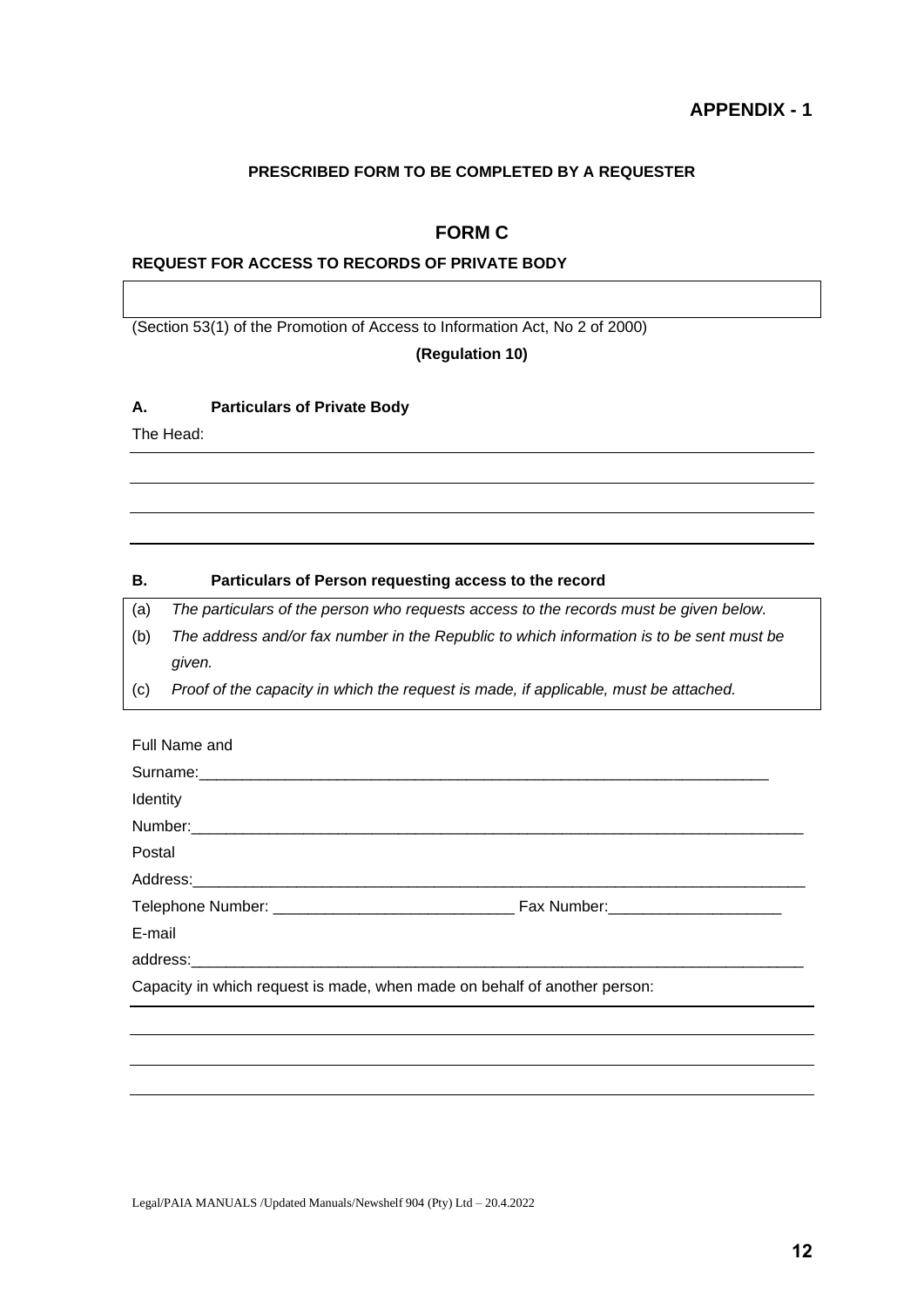## **C. Particulars of person of whose behalf request is made:**

*This section must be completed ONLY if a request for information is made on behalf of another person* 

\_\_\_\_\_\_\_\_\_\_\_\_\_\_\_\_\_\_\_\_\_\_\_\_\_\_\_\_\_\_\_\_\_\_\_\_\_\_\_\_\_\_\_\_\_\_\_\_\_\_\_\_\_\_\_\_\_\_\_\_\_\_\_\_\_\_\_\_\_\_\_\_\_\_\_\_\_\_

Full names and

Surname:

Identity Number:

## **D. Particulars of Record:**

(a) *Provide full particulars of the record to which access is requested, including the reference number if that is known to you, to enable the record to be located.*

(b) *If the provided space is inadequate please continue on a separate folio and attach it to this form. The requester must sign all the additional folios*

\_\_\_\_\_\_\_\_\_\_\_\_\_\_\_\_\_\_\_\_\_\_\_\_\_\_\_\_\_\_\_\_\_\_\_\_\_\_\_\_\_\_\_\_\_\_\_\_\_\_\_\_\_\_\_\_\_\_\_\_\_\_\_\_\_\_\_\_\_\_\_\_\_\_\_\_\_\_ \_\_\_\_\_\_\_\_\_\_\_\_\_\_\_\_\_\_\_\_\_\_\_\_\_\_\_\_\_\_\_\_\_\_\_\_\_\_\_\_\_\_\_\_\_\_\_\_\_\_\_\_\_\_\_\_\_\_\_\_\_\_\_\_\_\_\_\_\_\_\_\_\_\_\_\_\_\_ \_\_\_\_\_\_\_\_\_\_\_\_\_\_\_\_\_\_\_\_\_\_\_\_\_\_\_\_\_\_\_\_\_\_\_\_\_\_\_\_\_\_\_\_\_\_\_\_\_\_\_\_\_\_\_\_\_\_\_\_\_\_\_\_\_\_\_\_\_\_\_\_\_\_\_\_\_\_ \_\_\_\_\_\_\_\_\_\_\_\_\_\_\_\_\_\_\_\_\_\_\_\_\_\_\_\_\_\_\_\_\_\_\_\_\_\_\_\_\_\_\_\_\_\_\_\_\_\_\_\_\_\_\_\_\_\_\_\_\_\_\_\_\_\_\_\_\_\_\_\_\_\_\_\_\_\_

1. Description of the Record or relevant part of the record:

2. Reference number, if available:

3. Any further particulars of the record:

\_\_\_\_\_\_\_\_\_\_\_\_\_\_\_\_\_\_\_\_\_\_\_\_\_\_\_\_\_\_\_\_\_\_\_\_

| Е.  | Fees:                                                                                       |
|-----|---------------------------------------------------------------------------------------------|
| (a) | A request for access to a record, other than a record containing personal information about |
|     | yourself, will be processed only after a request fee has been paid.                         |
| (b) | You will be notified of the amount required to be paid as the request fee.                  |
| (c) | The fee payable for access to a record depends on the form in which the access is required  |
|     | and the reasonable time required to search for and prepare a record.                        |
| (d) | If you qualify for exemption of the payment of any fee, please state the reason therefore.  |

Reason for exemption of payment of the fee: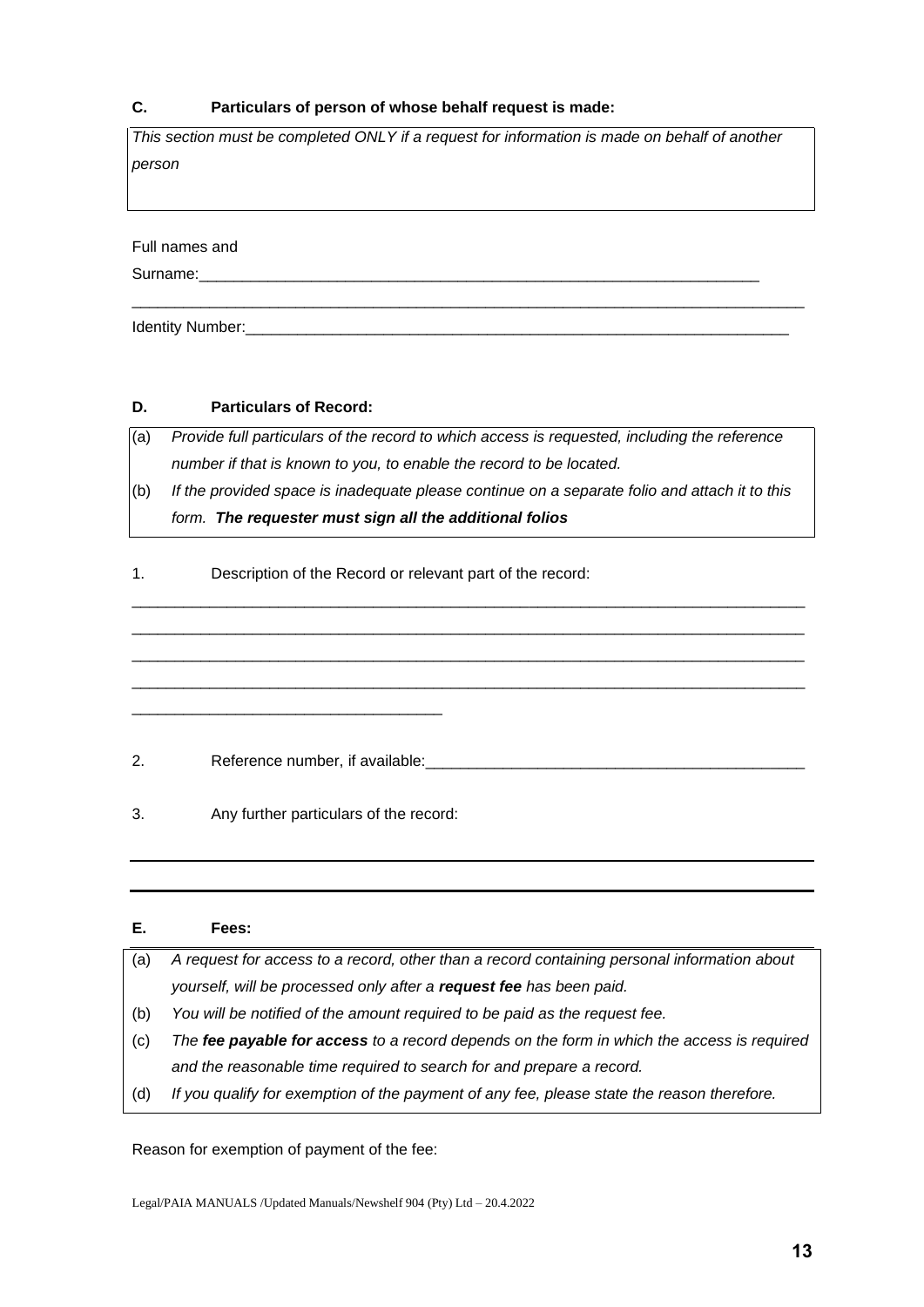| F. |  |  | Form of Access to the Record: |
|----|--|--|-------------------------------|
|    |  |  |                               |

\_\_\_\_\_\_\_\_\_\_\_\_\_\_\_\_\_\_\_\_\_\_\_\_\_\_\_

| If you are prevented by a disability to read, view or listen to the record in the form of access        |                                                                                           |  |  |  |  |  |
|---------------------------------------------------------------------------------------------------------|-------------------------------------------------------------------------------------------|--|--|--|--|--|
| provided for in 1 to 4 below, state your disability and indicate in which form the record is required.  |                                                                                           |  |  |  |  |  |
| Disability:                                                                                             | Form in which record is required:                                                         |  |  |  |  |  |
|                                                                                                         |                                                                                           |  |  |  |  |  |
|                                                                                                         |                                                                                           |  |  |  |  |  |
|                                                                                                         |                                                                                           |  |  |  |  |  |
|                                                                                                         |                                                                                           |  |  |  |  |  |
|                                                                                                         |                                                                                           |  |  |  |  |  |
|                                                                                                         |                                                                                           |  |  |  |  |  |
| Mark the appropriate box with an "X"                                                                    |                                                                                           |  |  |  |  |  |
| NOTES:                                                                                                  |                                                                                           |  |  |  |  |  |
| (a)                                                                                                     | Compliance with your request for access in specified form may depend on the form in which |  |  |  |  |  |
| the record is available.                                                                                |                                                                                           |  |  |  |  |  |
| Access in the form requested may be refused in certain circumstances. In such a case you will<br>(b)    |                                                                                           |  |  |  |  |  |
| be informed if access will be granted in another form.                                                  |                                                                                           |  |  |  |  |  |
| The fee payable for access to the record, if any, will be determined partly by the form in which<br>(c) |                                                                                           |  |  |  |  |  |
| access is requested.                                                                                    |                                                                                           |  |  |  |  |  |
|                                                                                                         |                                                                                           |  |  |  |  |  |

\_\_\_\_\_\_\_\_\_\_\_\_\_\_\_\_\_\_\_\_\_\_\_\_\_\_\_\_\_\_\_\_\_\_\_\_\_\_\_\_\_\_\_\_\_\_\_\_\_\_\_\_\_\_\_\_\_\_\_\_\_\_\_\_\_\_\_\_\_\_\_\_\_\_\_\_\_\_ \_\_\_\_\_\_\_\_\_\_\_\_\_\_\_\_\_\_\_\_\_\_\_\_\_\_\_\_\_\_\_\_\_\_\_\_\_\_\_\_\_\_\_\_\_\_\_\_\_\_\_\_\_\_\_\_\_\_\_\_\_\_\_\_\_\_\_\_\_\_\_\_\_\_\_\_\_\_ \_\_\_\_\_\_\_\_\_\_\_\_\_\_\_\_\_\_\_\_\_\_\_\_\_\_\_\_\_\_\_\_\_\_\_\_\_\_\_\_\_\_\_\_\_\_\_\_\_\_\_\_\_\_\_\_\_\_\_\_\_\_\_\_\_\_\_\_\_\_\_\_\_\_\_\_\_\_

| 1. If the record is in written or printed form: |                  |  |                      |  |  |  |
|-------------------------------------------------|------------------|--|----------------------|--|--|--|
|                                                 | Copy of record * |  | Inspection of record |  |  |  |

| 2. If the record consists of visual images:                                                |                 |  |                      |  |                      |
|--------------------------------------------------------------------------------------------|-----------------|--|----------------------|--|----------------------|
| (This includes photographs, slides, video recordings, computer-generated images, sketches, |                 |  |                      |  |                      |
| $etc.$ )                                                                                   |                 |  |                      |  |                      |
|                                                                                            | View the images |  | Copy of the images * |  | Transcription of the |
|                                                                                            |                 |  |                      |  | images*              |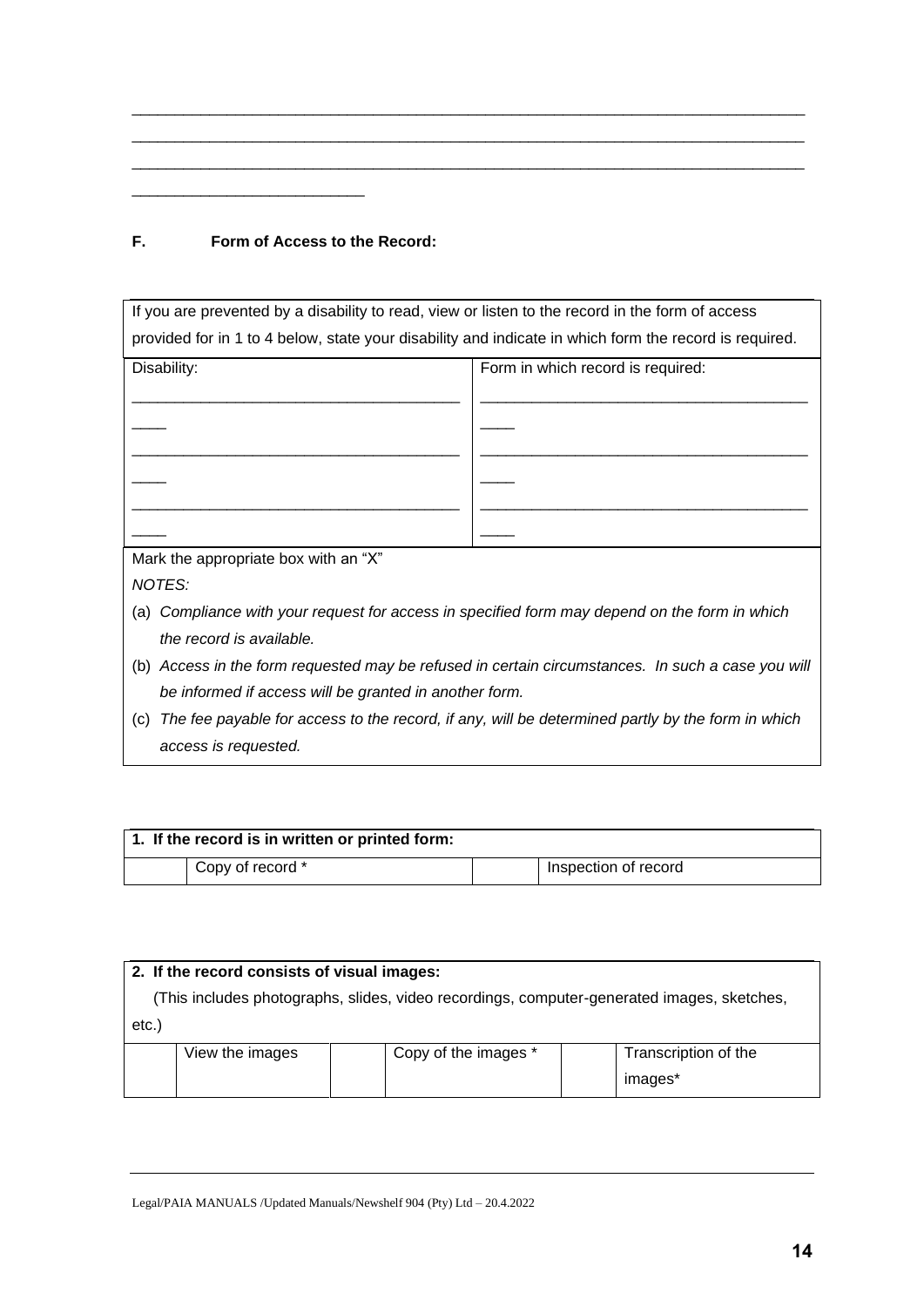| 3. If the record consists of recorded words or information which can be reproduced in |                          |                               |  |  |
|---------------------------------------------------------------------------------------|--------------------------|-------------------------------|--|--|
| sound:                                                                                |                          |                               |  |  |
|                                                                                       | Listen to the soundtrack | Transcription of soundtrack * |  |  |
|                                                                                       | (audio cassette)         | (written or printed document) |  |  |

| 4. If the record is held on computer or in an electronic or machine-readable form: |                 |  |                     |  |                            |
|------------------------------------------------------------------------------------|-----------------|--|---------------------|--|----------------------------|
|                                                                                    | Printed copy of |  | Printed copy of     |  | Copy in computer           |
|                                                                                    | record          |  | information derived |  | readable form * (stiffy or |
|                                                                                    |                 |  | from the record *   |  | compact disc)              |

| * If you requested a copy or transcription of a record (above), do you wish | <b>YES</b> | <b>NO</b> |
|-----------------------------------------------------------------------------|------------|-----------|
| the copy or transcription to be posted to you?                              |            |           |
| Postage is payable.                                                         |            |           |

## **G. Particulars of right to be exercised or protected:**

If the provided space is inadequate, please continue of a separate folio and attach it to this form *The requester must sign all the additional folios*

\_\_\_\_\_\_\_\_\_\_\_\_\_\_\_\_\_\_\_\_\_\_\_\_\_\_\_\_\_\_\_\_\_\_\_\_\_\_\_\_\_\_\_\_\_\_\_\_\_\_\_\_\_\_\_\_\_\_\_\_\_\_\_\_\_\_\_\_\_\_\_\_\_\_\_\_\_\_ \_\_\_\_\_\_\_\_\_\_\_\_\_\_\_\_\_\_\_\_\_\_\_\_\_\_\_\_\_\_\_\_\_\_\_\_\_\_\_\_\_\_\_\_\_\_\_\_\_\_\_\_\_\_\_\_\_\_\_\_\_\_\_\_\_\_\_\_\_\_\_\_\_\_\_\_\_\_

\_\_\_\_\_\_\_\_\_\_\_\_\_\_\_\_\_\_\_\_\_\_\_\_\_\_\_\_\_\_\_\_\_\_\_\_\_\_\_\_\_\_\_\_\_\_\_\_\_\_\_\_\_\_\_\_\_\_\_\_\_\_\_\_\_\_\_\_\_\_\_\_\_\_ \_\_\_\_\_\_\_\_\_\_\_\_\_\_\_\_\_\_\_\_\_\_\_\_\_\_\_\_\_\_\_\_\_\_\_\_\_\_\_\_\_\_\_\_\_\_\_\_\_\_\_\_\_\_\_\_\_\_\_\_\_\_\_\_\_\_\_\_\_\_\_\_\_\_ \_\_\_\_\_\_\_\_\_\_\_\_\_\_\_\_\_\_\_\_\_\_\_\_\_\_\_\_\_\_\_\_\_\_\_\_\_\_\_\_\_\_\_\_\_\_\_\_\_\_\_\_\_\_\_\_\_\_\_\_\_\_\_\_\_\_\_\_\_\_\_\_\_\_

Indicate which right is to be exercised or protected:

\_\_\_\_\_\_\_\_\_\_\_\_\_\_\_\_\_\_\_\_\_\_\_\_\_\_\_\_\_\_\_\_\_\_\_\_\_\_\_\_\_\_\_

1. Explain why the requested record is required for the exercising or protection of the aforementioned right:

## **H. Notice of decision regarding request for access:**

You will be notified in writing whether your request has been approved/denied. If you wish to be informed in another manner, please specify the manner and provide the necessary particulars to enable compliance with your request.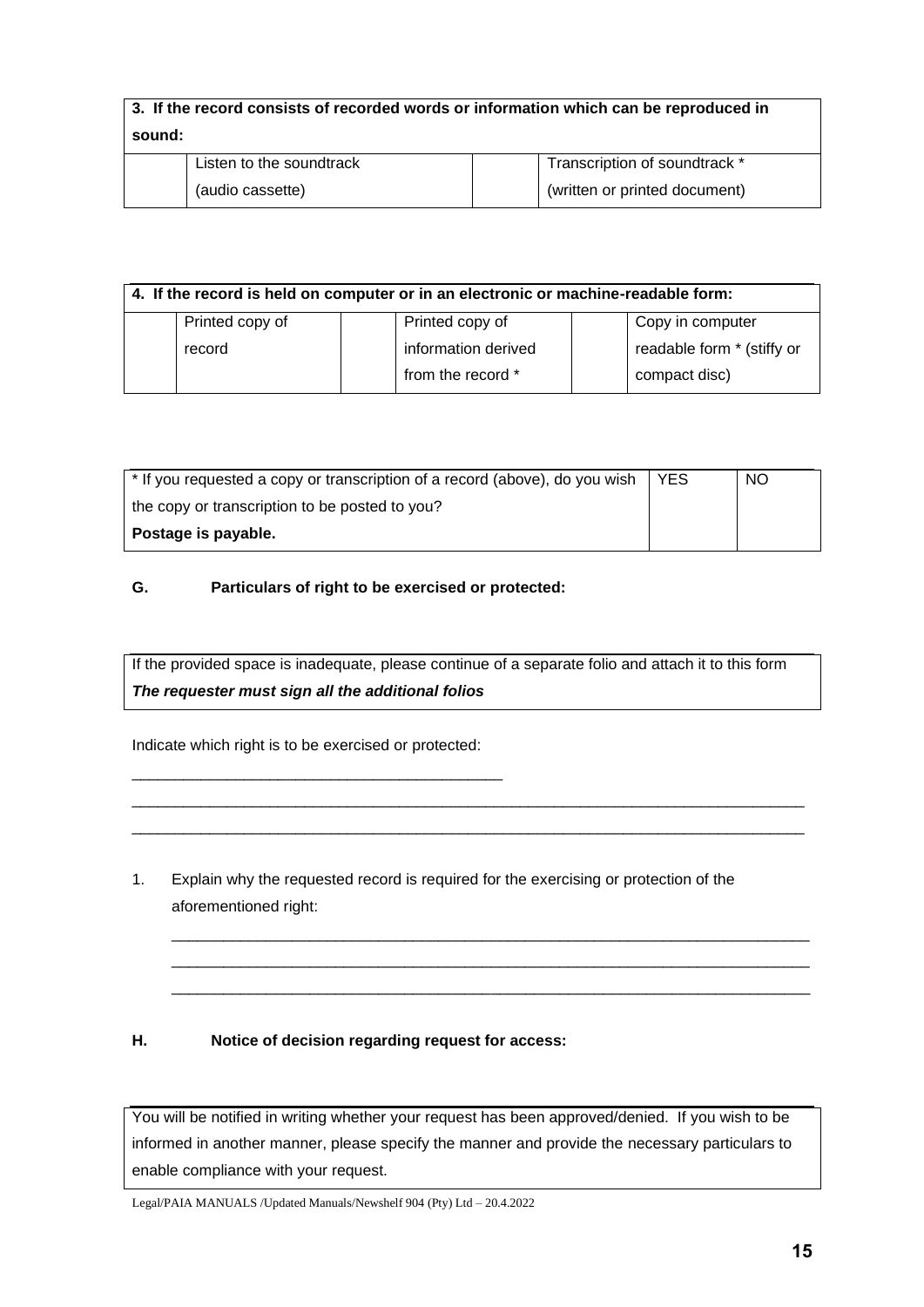How would you prefer to be informed of the decision regarding your request for access to the record?

| 20 | this $\frac{1}{2}$ | day of $\_\_$ |
|----|--------------------|---------------|
|    |                    |               |

\_\_\_\_\_\_\_\_\_\_\_\_\_\_\_\_\_\_\_\_\_\_\_\_\_\_\_\_\_\_\_\_\_\_\_\_\_\_\_\_\_\_\_\_\_\_\_\_\_\_\_\_\_\_\_\_\_\_\_\_\_\_\_\_\_\_\_\_\_\_\_\_\_\_\_\_\_\_

# SIGNATURE OF REQUESTER/PERSON ON WHOSE BEHALF REQUEST IS MADE

\_\_\_\_\_\_\_\_\_\_\_\_\_\_\_\_\_\_\_\_\_\_\_\_\_\_\_\_\_\_\_\_\_\_\_\_\_\_\_\_\_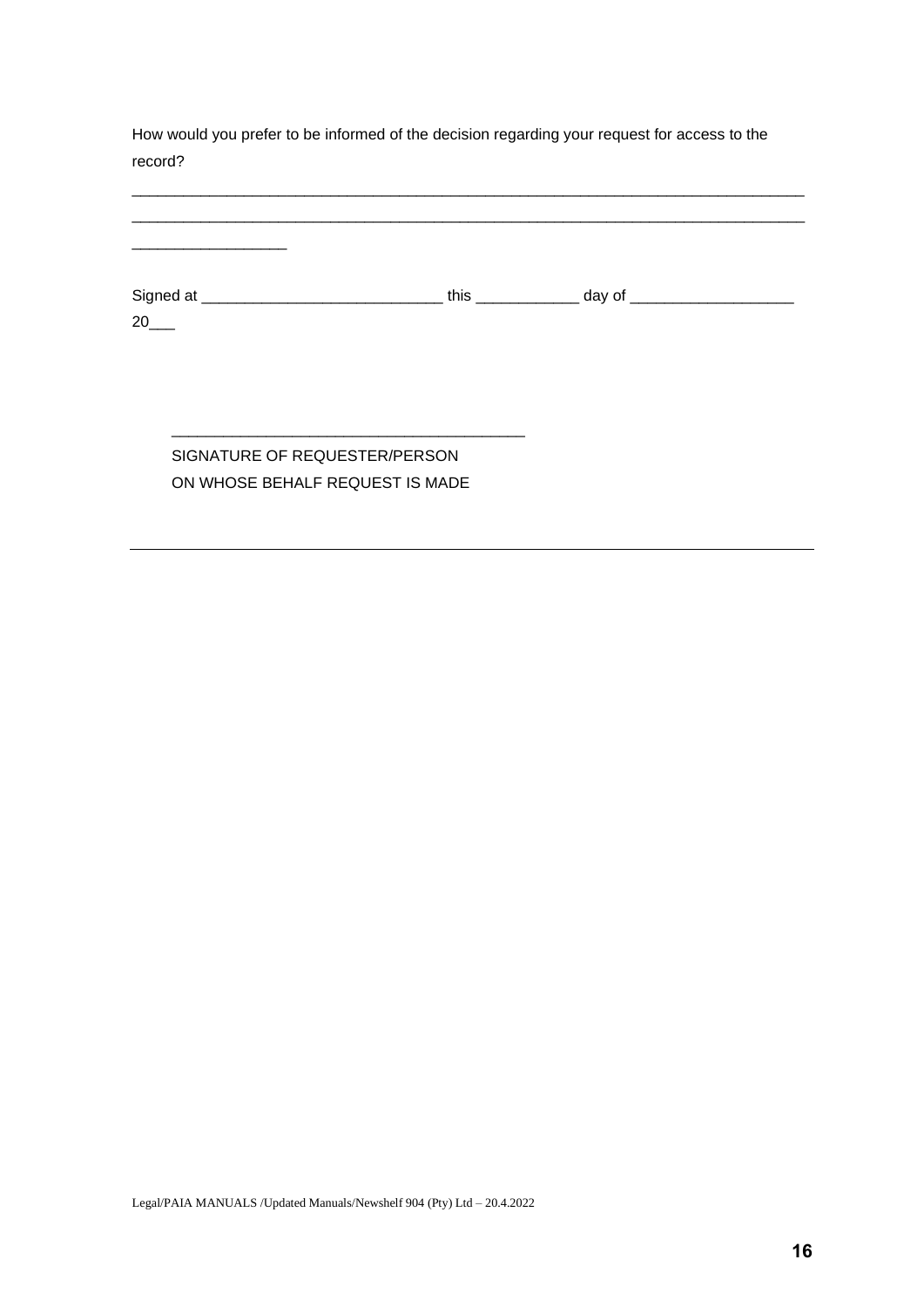# **APPENDIX – 2**

# **PRESCRIBED FEES**

## **Request fees:**

Where a requester submits a request for access to information held by a Private Body on a person other that the requester himself/herself, a request fee in the amount of R140,00 is payable up-front and, in addition to the request fee, an access fee for search and preparation of the record (if applicable) may apply.

#### **Reproduction Fees**

Where the Private Body has voluntarily provided the Minister with a list of categories of records that will automatically be made available to any person requesting access thereto, the only charge that may be levied for obtaining such records, will be a fee for reproduction of the record in question.

#### **Access fees:**

An access fee is payable in all instances where a request for access to information is granted, except in those instances where payment of an access fee is specially excluded in terms of the Act or an exclusion is determined by the Minister in terms of Section 54 (8).

THE APPLICABLE FEES FOR ACCESS/REPRODUCTION AS REFERRED TO ABOVE ARE:

|           |                                                                         | R                |
|-----------|-------------------------------------------------------------------------|------------------|
|           | For every photocopy of an A4-size page or part thereof                  | 2.00             |
| $\bullet$ | For every printed copy of an A4-size page or part thereof held on a     |                  |
|           | computer or in electronic or machine readable form                      | 2.00             |
|           | For a copy in a computer-readable form on                               |                  |
|           | - flash drive                                                           | 40.00            |
|           | - Compact disc provided by requestor                                    | 40,00            |
|           | - Compact Disc provided to requestor                                    | 60.00            |
|           | A transcription of visual images, for an A4-size page or part thereof   | service to be    |
|           |                                                                         | outsourced and   |
|           |                                                                         | depends on       |
|           |                                                                         | quotation from   |
|           |                                                                         | service provider |
|           | For a copy of visual images                                             | service to be    |
|           |                                                                         | outsourced and   |
|           |                                                                         | depends on       |
|           |                                                                         | quotation from   |
|           |                                                                         | service provider |
|           | A transcription of an audio record, for an A4-size page or part thereof | 24,00            |
|           |                                                                         |                  |